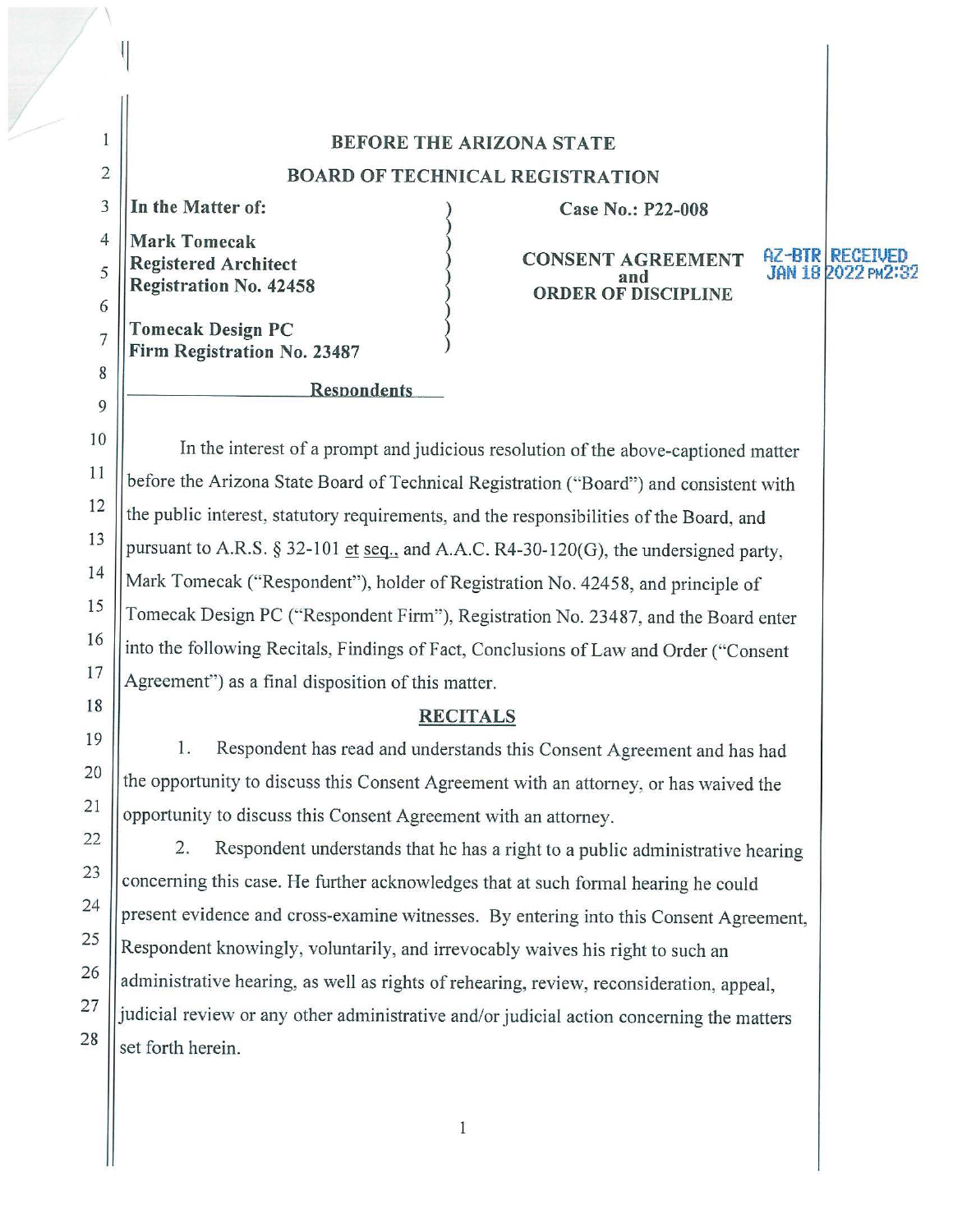1 | 3. Respondent affirmatively agrees that this Consent Agreement shall be  $2$  lirrevocable.

3 | 4. Respondent understands that this Consent Agreement or any part of the  $4 \parallel$  agreement may be considered in any future disciplinary action by the Board against him.

 $5 \parallel$  5. The Consent Agreement, any record prepared in this matter, all investigative  $6 \parallel$  materials prepared or received by the Board and all related exhibits and materials, are 7 | public records (as defined in A.R.S.  $\S$  41-158.18) upon acceptance by the Board of this 8 Consent Agreement and may be retained in the Board's files pertaining to this matter.

9 | 6. Respondent understands this Consent Agreement deals with Board case 10 | number P22-008 involving allegations that Respondent engaged in conduct that would 11 | subject him to discipline under the Board's statutes and rules. The investigation into 12 | these allegations against Respondent shall be concluded upon the Board's adoption of 13 || this Consent Agreement.

14 7. Respondent understands that this Consent Agreement does not constitute a 15 dismissal or resolution of any other matters currently pending before the Board, if any, 16  $\parallel$  and does not constitute any waiver, express or implied, of the Board's statutory authority  $17$  || or jurisdiction regarding any other pending or future investigation, action or proceeding.

18 || 8. Respondent also understands that acceptance of this Consent Agreement does 19 not preclude any other agency, subdivision, or officer of this State from instituting any 20  $\parallel$  other civil or criminal proceedings with respect to the conduct that is the subject of this 21 Consent Agreement.

22 | 9. Respondent acknowledges and agrees that, upon signing this Consent || Agreement and returning this document to the Board's Executive Director, he may not  $\vert$  revoke his acceptance of the Consent Agreement or make any modifications to the 25 document regardless of whether the Consent Agreement has been signed on behalf of the Solard. Any modification to this original document is ineffective and void unless || mutually agreed by the parties in writing.

28

2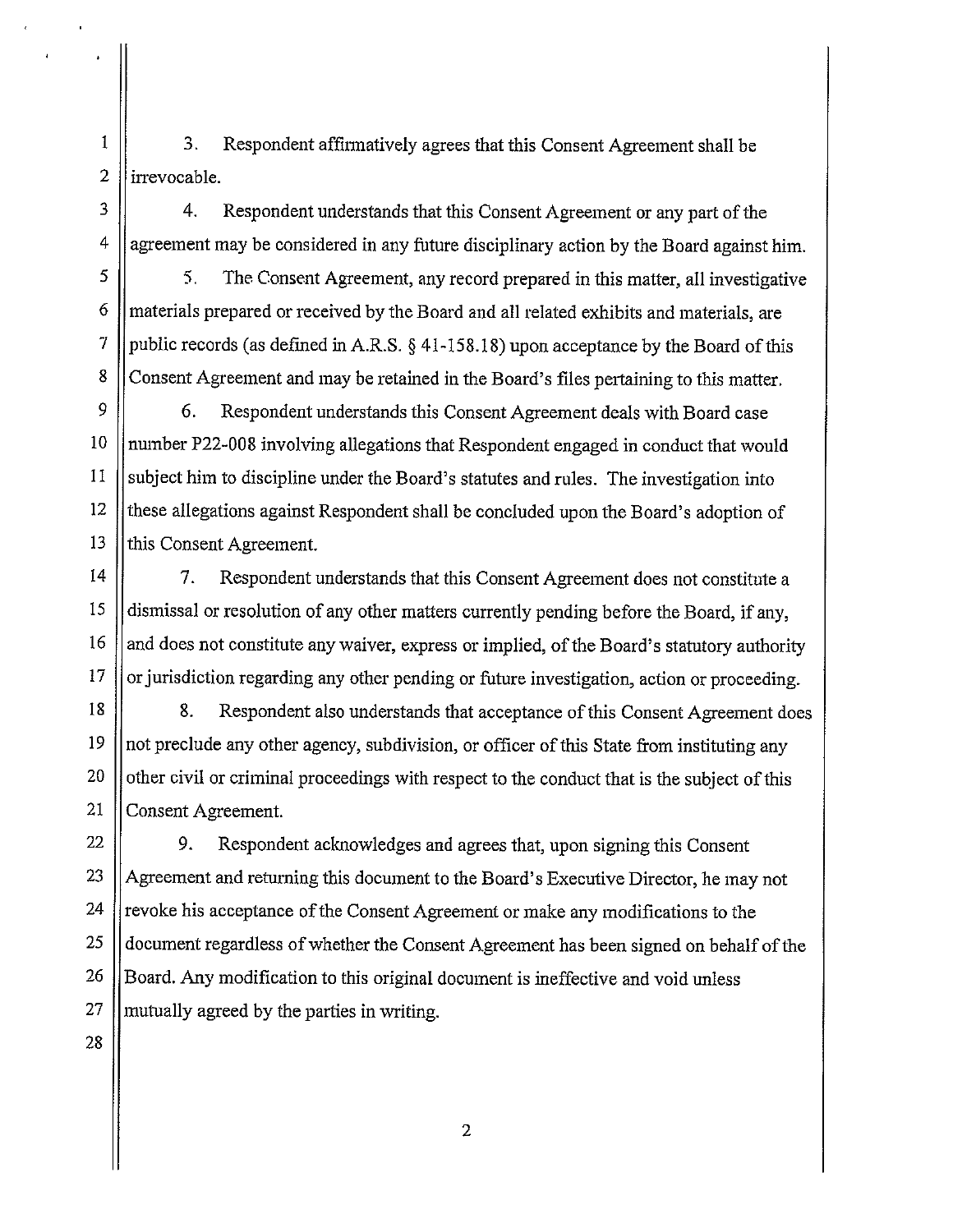1 | 10. This Consent Agreement is subject to the approval of the Board and is 2  $\parallel$  effective only when accepted by the Board and signed on behalf of the Board. If the 3 |Board does not accept this Consent Agreement, the Board retains its authority to hold a 4 | formal administrative hearing pursuant to A.R.S. § 32-128(E). In the event that the 5 S S Board does not approve this Consent Agreement, it is withdrawn and shall be of no 6 evidentiary value and shall not be relied upon nor introduced in any action by any party, 7 | except that the parties agree that should the Board reject this Consent Agreement and this 8 case proceeds to hearing, Respondent shall assert no claim that the Board was prejudiced 9  $\parallel$  by its review and discussion of this document or any records relating thereto.

10 | 11. If a court of competent jurisdiction rules that any part of this Consent 11 Agreement is void or otherwise unenforceable, the remainder of the Consent Agreement  $12$  shall remain in full force and effect.

13 12. Respondent understands that any violation of this Consent Agreement may  $14$  ||result in disciplinary action, including suspension or revocation of the registration under  $15$  || A.R.S. § 32-150.

16 || 13. Respondent agrees that the Board will adopt the following Findings of Fact, 17 Conclusions of Law and Order.

18

#### **FINDINGS OF FACT**

19 1. The Board is the duly constituted authority for the regulation and control of 20  $\parallel$  the practice of Architecture in the State of Arizona.

21 | 2. Respondent is the holder of Arizona Registered Architect, Registration No.  $22$  | 42458.

 $23$  || 3. Respondent Firm had not been registered with the Board prior to August 20, 24  $|2021.$ 

 $25$  || 4. Respondent indicated to staff that he has offered Architecture services 26  $\parallel$  through Respondent Firm for 16 years, since the year 2005, without firm registration.

 $27 \parallel$  5. Respondent indicated to staff that he was unaware that he needed firm  $28$  || registration in addition to his individual registration, but has since registered Respondent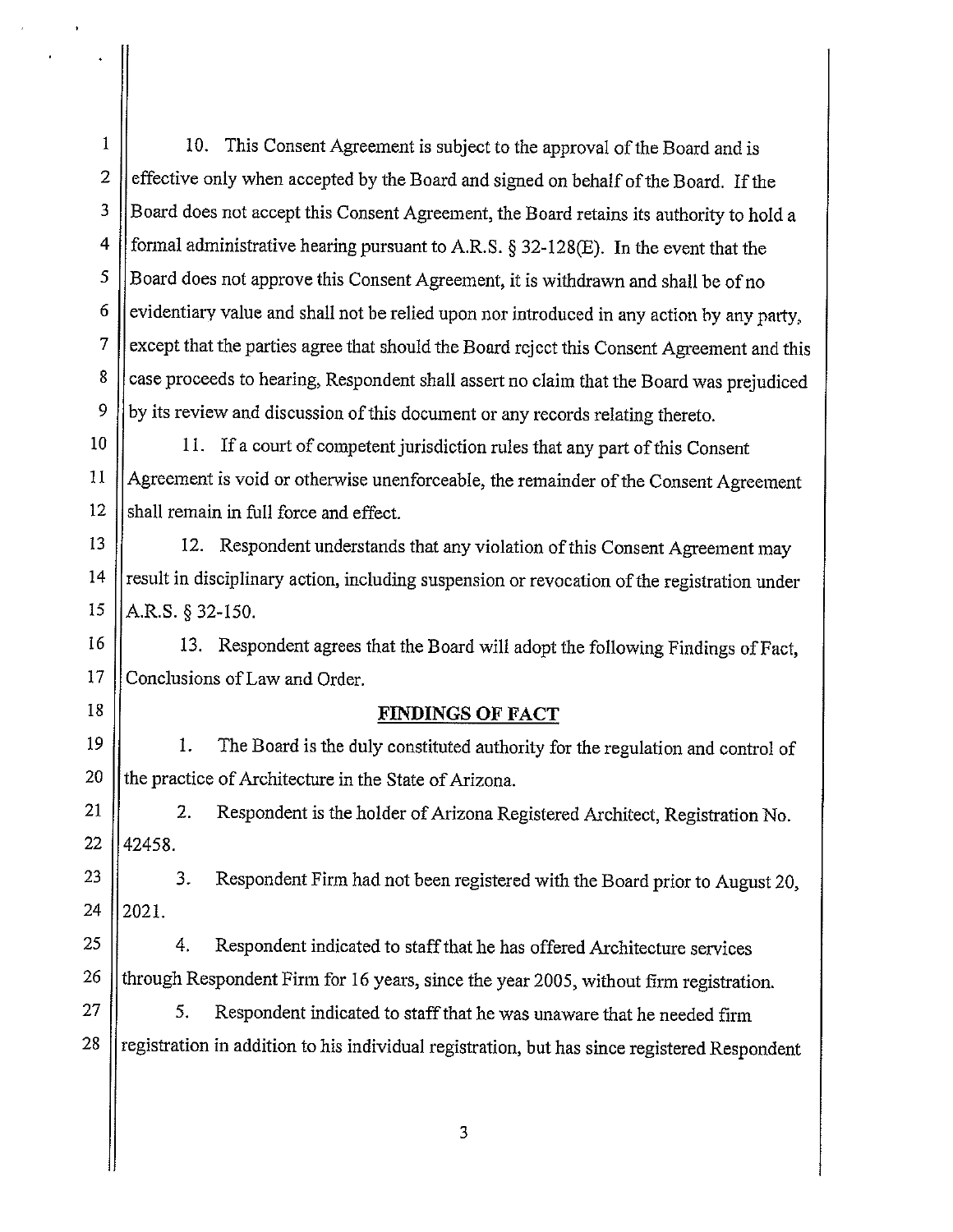1 **Firm with the Board.** 

 $2 \parallel$  6. Board records confirm that Respondent Firm was first registered with the 3 Board on August 20, 2021.

### 4 **CONCLUSIONS OF LAW**

 $\begin{bmatrix} 5 \end{bmatrix}$  1. The Board has jurisdiction in this matter pursuant to A.R.S. § 32-101, et seq.  $6 \parallel$  2. The conduct alleged in the Findings of Fact constitutes grounds for discipline 7 | pursuant to A.R.S. § 32-121, A.R.S. § 32-141 and A.R.S. § 32-128(C)(4) as it relates to 8 | A.A.C. R4-30-301(4), in that Respondent and Respondent Firm practiced or offered to 9 | practice a Board regulated profession without firm registration.

### 10 **ORDER**

11 Based on the foregoing Findings of Fact and Conclusions of Law, the Board issues 12  $\parallel$  the following Order:

13 | 1. LETTER OF REPRIMAND. Respondent is hereby issued a Letter of 14  $\vert$  Reprimand.

15 | 2. ADMINISTRATIVE PENALTY. Within Ninety (90) days from the 16  $\parallel$  effective date of this Consent Agreement, Respondent shall pay an administrative penalty 17  $\vert\vert$  of One Thousand Fifty Dollars (\$1050.00) by certified check or money order made 18 || payable to the State of Arizona Board of Technical Registration.

19 | 3. COST OF INVESTIGATION. Within Sixty (60) days from the effective 20 | date of this Consent Agreement, Respondent shall pay the cost of investigation of this 21  $\parallel$  case to the Board in the amount of Eighty Three Dollars (\$83.00) by certified check or  $22$  ||money order made payable to the State of Arizona Board of Technical Registration, 23 || according to the provisions of A.R.S. § 32-128(H).

24 | 4. OBEY ALL LAWS. Respondent shall obey all federal, state and local 25 || laws, as well as, all rules governing the practice of Architecture in the State of Arizona. 26 The Board shall consider any violation of this paragraph to be a separate violation of the  $27$  ||rules and statues governing the Arizona Board of Technical Registration. The Board may  $28$  || also consider Respondent's non-compliance with this Order as a separate violation of

4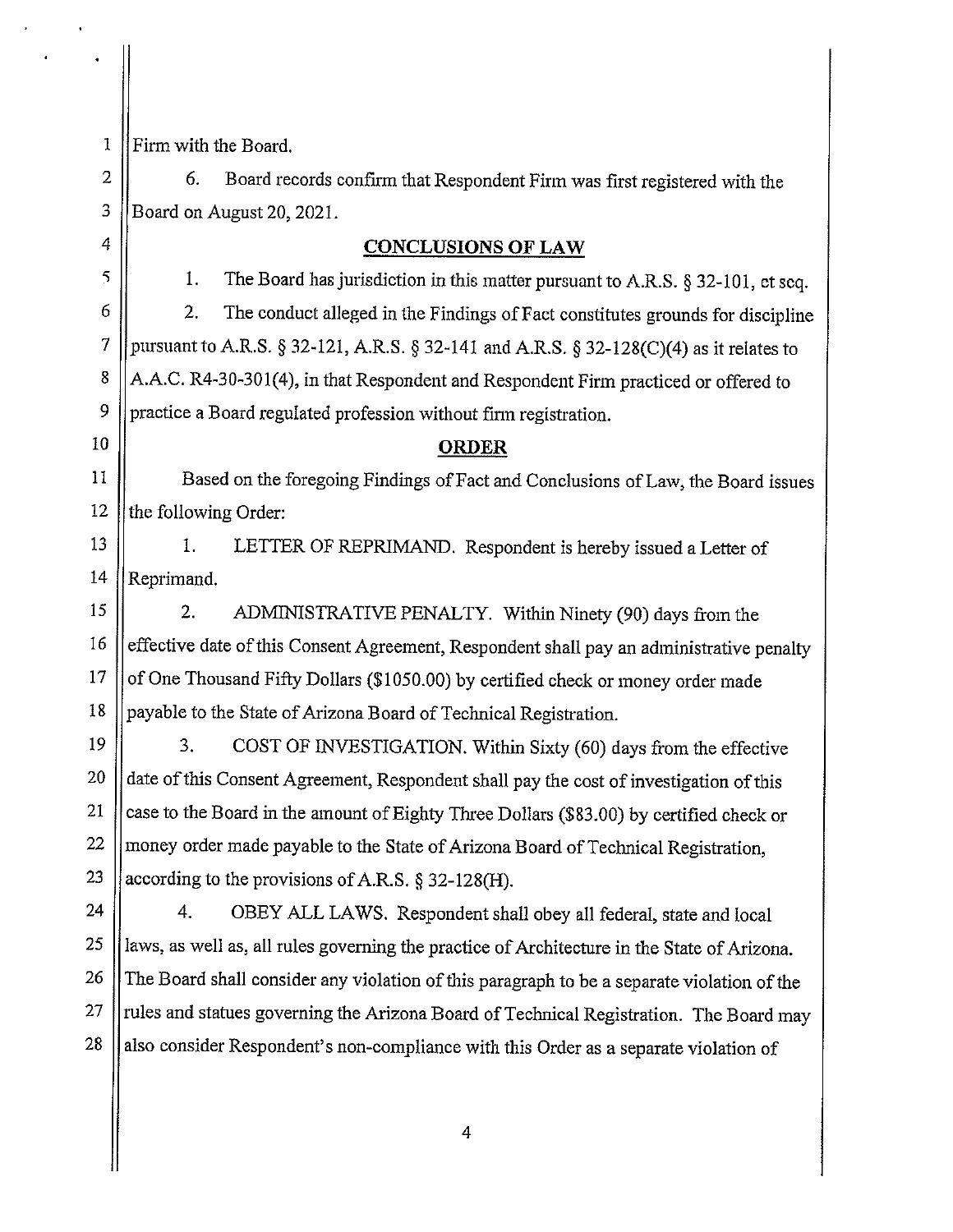| ń |  |  |
|---|--|--|
|   |  |  |
|   |  |  |
|   |  |  |

15

16

17

18

19

20

21

22

23

24

25

26

27

28

A.R.S. § 32-150.

2 | 5. RENEWAL OF REGISTRATION. Respondent and Respondent Firm shall 3 I timely renew their Arizona registration as an Architect and an Architectural Firm, and 4 limely pay all required registration fees.

5 | 6. EFFECTIVE DATE. The effective date of this Consent Agreement is the  $\frac{6}{6}$  date the Respondent and Board sign the Consent Agreement. If the dates are different, the  $7$  effective date is the later of the two dates.

8 | 7. COSTS OF COMPLIANCE. Respondent shall pay all costs associated 9 With complying with this Consent Agreement.

10 || 8. NONCOMPLIANCE. If Respondent violates this Order in any way or fails 11  $\parallel$  to fulfill the requirements of this Order, the Board, after giving notice and the opportunity 12  $\parallel$  to be heard, may revoke, suspend or take other disciplinary actions against the 13 || registration. The issue at such a hearing will be limited solely to whether this Order has 14 been violated.

ACCEPTED and ORDERED this  $ZZ$ -day of  $KZ$ ? . 2021.

Jack Gilmore, L.A., Chairman

Arizona State Board of Technical Registration

Consent Agreement and Order, No. P22-008 accepted this  $\mathbf{\hat{B}}$  day of **DECEMBER 2021.** 

Mark Tomecak, on behalf of himself And on behalf of Tomecak Design PC, Respondents